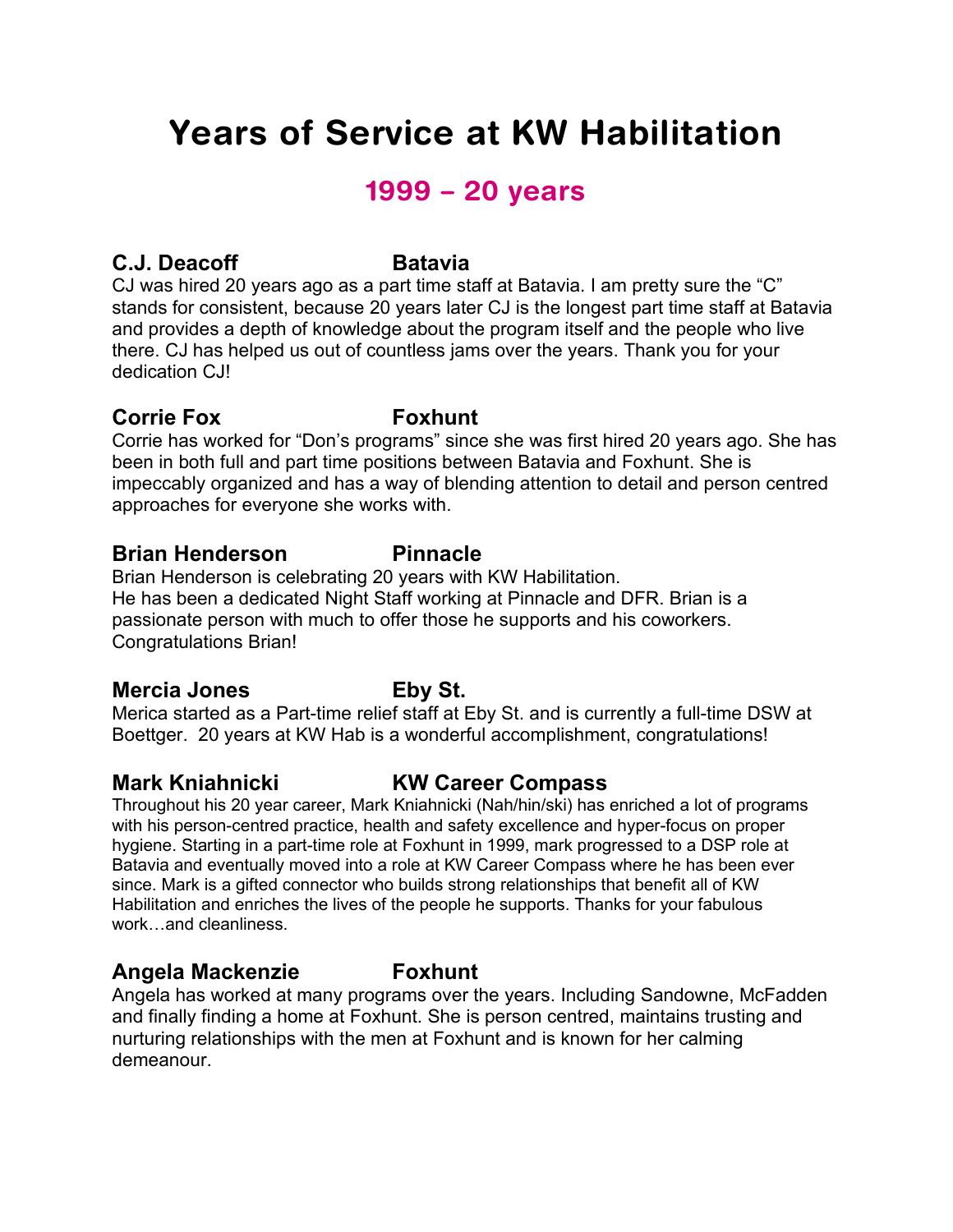### **Kay Nicholson Mcfadden**

Kay started part time at DFR and was hired by Rhonda who later followed her to McFadden where Kay has been a fulltime Direct Support Worker for many years. Other things that make Kay's life exciting are her family, her grandchildren, travel and building a holiday home in Jamaica

### **Nicola Ward DFR**

- Started working for KW Habilitation Part time nights at Healy House in 1999.
- In 2000 completed a 6 week Full time contract at Avalon and then got hired full time at Healy House.
- In 2003 worked as a Counsellor at Lexington
- Became the Supervisor at DFR in 2007
- In 2009 worked as Morning Support at Lexington before returning to full time with Career Compass in 2010
- In 2017 Nicola became the Supervisor at DFR and is currently the Interim Manager
- As Nicola has stated "It has been a wild and crazy ride working for KW Habilitation and she wouldn't change a thing!"

### **Kate Wilson Third Ave.**

Kate Wilson has worked at Third Ave for 20 years. She enjoys sailing, golf, very person centered and thoughtful. She has a great sense of humor and loves her Volkswagen.

# 1994 – 25 Years

### **Carol Gregory DFR**

Has been working for KW Habilitation for 25 years in a variety of Inclusive Living programs as well as Day options programs. She started out at DFR in 1994 and has worked at Sandowne, Boettger, ADS and the Studio to name a few. She is versatile, and has the ability to create positive connections with the people we support and staff. She is known for her love of gardening and often brings produce in for residents and staff. She is always eager to help out wherever she is needed and is known for being a reliable, caring staff. An asset to KWHS.

### **Tina Ryckman Foxhunt**

Tina has brought her "never leave work unfinished" ethic to several programs over the years including Shantz 11, Sandowne and Foxhunt. She is known for her hard work, matching outfits and wonderful home cooked meals and incredibly delicious desserts.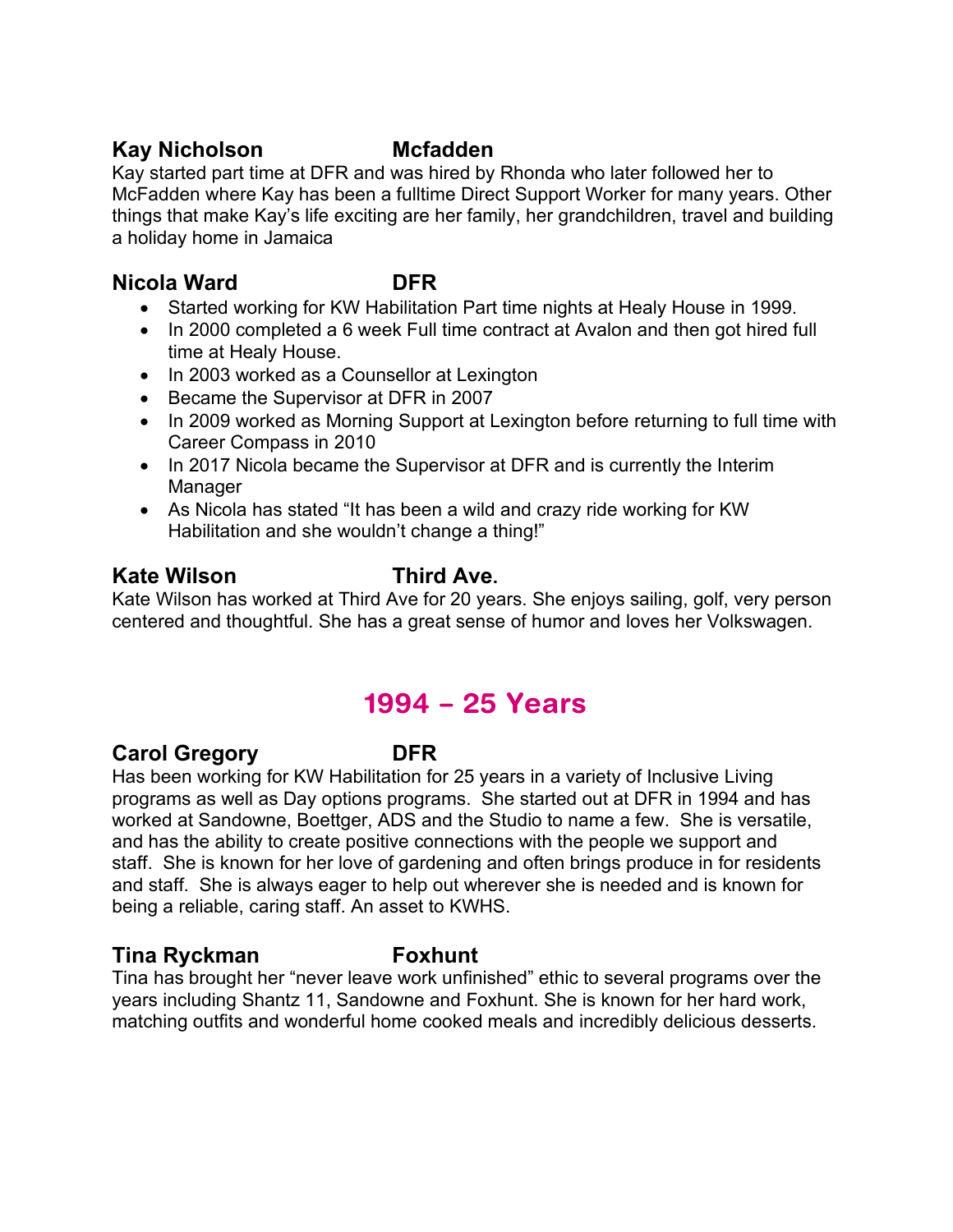# 1989 – 30 Years

### **Sharon Bell Lexington**

Sharon started her KWHab career in August 1989, when she was hired on by Ann Bilodeau at the David Fischer Residence. Her portfolio includes time working at DFR, Shantz 37 and her current location Lexington, since 2002. Sharon has been an active member of the Med Committee since it began and was also part of the Healthy Habits Group.

### **Cindy Blignault Boettger**

Started at Boettger as a Full-time Night staff and has been a dedicated presence in the home ever since. The people at Boettger are excited to offer congratulations on 30 years at KW Hab.

### **Carolyn Cornwall 88 Kilkerran**

Carolyn has had a lengthy career with KW Habilitation starting at Healy House both full time and part time and part time at David Fisher Residence. Her dedication, kindness, sincerity and gentle nature are felt and valued by both her coworkers and the people she supports. In more recent years she began to work at Lexington as well. Congratulations on 30 years with KW Habilitation!

### **Donna Cowan S.I.L.**

- Started pt weekends at 129 Connelly
- Worked a weekend at 125 Connelly also
- Began working FT at 129 Connelly in '92
- Worked in the "Apartment Program" on Dinison for a number of years
- Donna moved to the SIL Program when the Apartment Program "dissolved" and became part of the SIL Program
- Last year, Donna "retired" from her FT position but happily, has continued with us in SIL on a part time basis—she is currently enjoying supporting people with a variety of community events through their passport funds

### **Cheryl Dietrich McFadden**

Cheryl has spent her career with KW Habilitation with the people living at McFadden as fulltime and part time. She has watched people grow up and has long established relationships and history of people that we appreciate. Cheryl brings her love of music to the home. Also important in her life is her family and significant other, her dogs, a successful cleaning business, her steel drum music and travel.

### **Sheila Kooy ADS**

began her career with KWH 30 years ago. She was a weekend counselor, special needs worker, evening assistant, relief and is presently a Direct Support Professional at ADS. AS KWH grew so did Sheila. Sheila and her husband Harry had two beautiful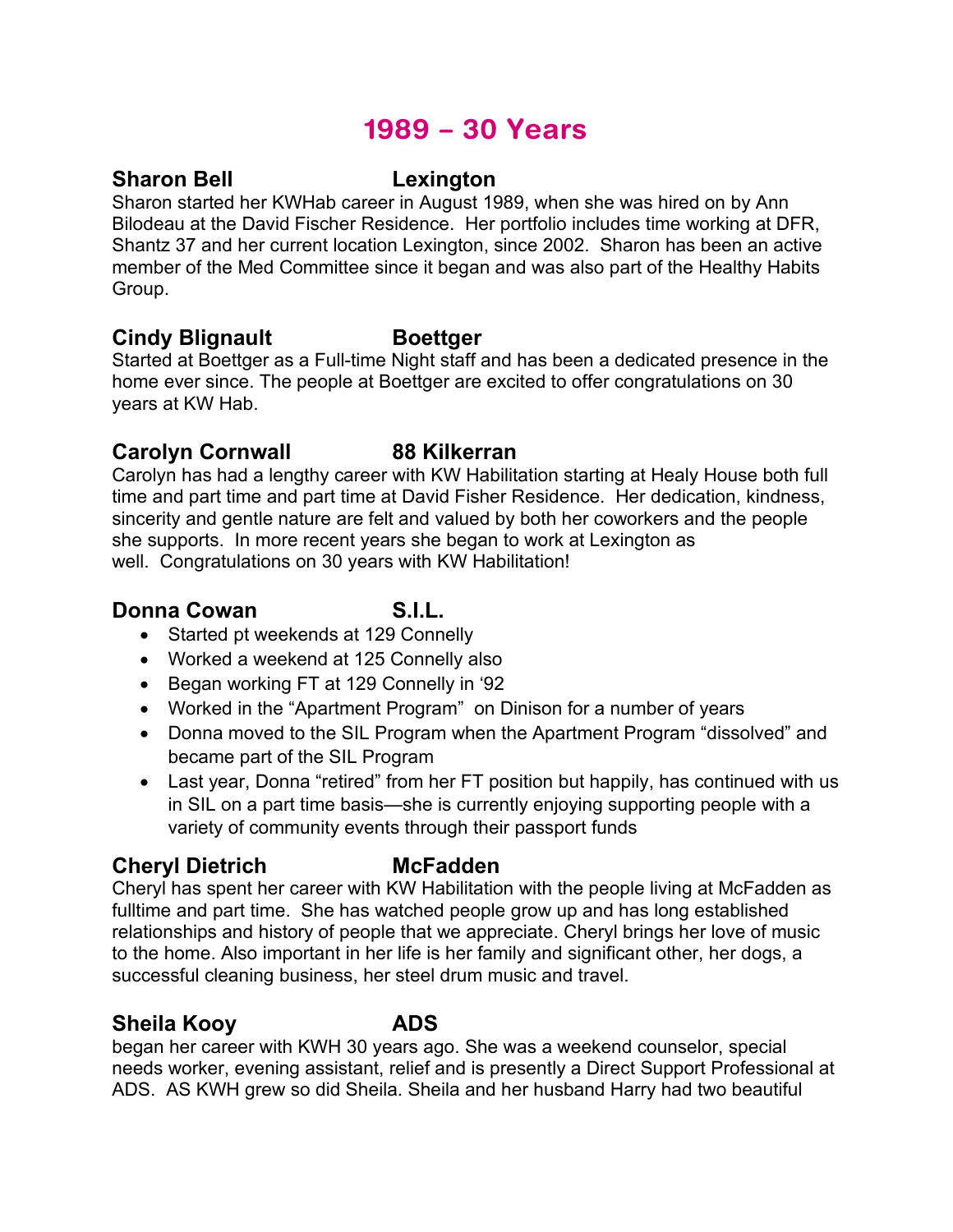daughters. Sheila has a warm and welcoming self presentation. The team at ADS are well aware of her gift of making decorations for special events and those decorations are a back drop of the warm and welcoming spirit she reflects everyday with the people she supports and coworkers. Thank you for 30 years of Service Sheila

### **Angie McKinnon ADS**

started her career with KWH as a Residential Counsellor 32 years ago at the King Street home. She left briefly, only to return to the fold 2 years later. Angie has worked as a Direct Support Professional in Inclusive Living, was a Summer Programme Coordinator, and at the Studio and ADS before retiring from full-time to continue on relief. Angie is known for interacting at a personal level. She has an energetic, motivational demeanor as many coworkers can attest and has always been open to helping them when they sought her out for advice on healthy eating and physical fitness. Angie's other passion is her love for canines. You know a person's a dog lover when friends and acquaintances open conversation with "How's Harley?" -Angie's canine son. A cheerleader to all; KWH now cheers Angie on 30 years (and then some) of service.

### **Lorraine Stavenow ADS**

Lorraine joined KWH in 1998, starting out at Sandowne where she worked for 9 years. Lorraine became the Manager at ADS in 2002 and currently she manages ADS, The Studio and Our Farm. She has made many valuable contributions on our behalf as the Manager co-chair on the Joint Health and Safety Committee. Lorraine is a great asset to KWH. She is known for having an "outstanding work ethic" . This along with her integrity and genuine respect for staff and the people we support is put into action every day. Lorraine is positive, passionate and professional and can always be counted on. Thank you Lorraine for all you do and congratulations on 30 years of service!

### **Lisa Wilken 44 Kilkerran**

Over the course of her career with Kw Habilitation, Lisa has worked in many locations and in many different full and part time positions including Employment Supports, Avalon, 44 Kilkerran and 88 Kilkerran to name a few. She is known and appreciated for her dedication and commitment to the people she supports and going the extra mile to ensure she is providing the highest quality service. Congratulations on 30 years with KW Habilitation!

### **Carolyn Wilkinson Manager**

- Is receiving 30 years but is actually at 37 years minus 3 months; Chris' fault as she believed Carolyn would stay in Tulsa, Oklahoma and took her off payroll…to our excitement she came back!
- Currently manages, SIL, Sydney Street and Gage however has managed many Inclusive Living homes over the years